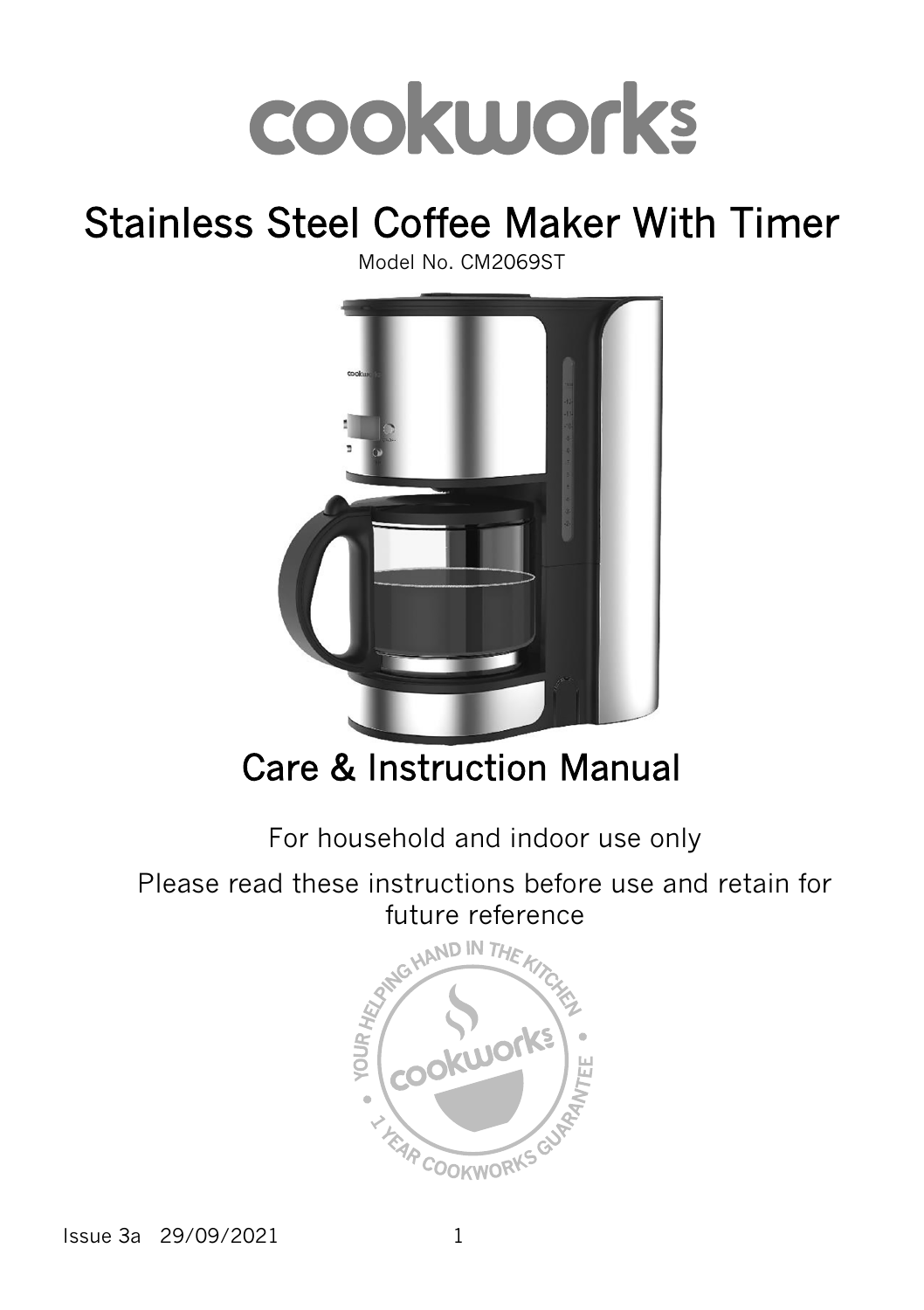#### ELECTRICAL SAFETY

- You should only plug the appliance into a 220V‐240V AC, 50Hz supply. Connecting it to other power sources may damage the appliance and will invalidate the guarantee.
- Switch off and unplug when not in use and before cleaning the appliance.
- Keep the appliance and its cord out of reach of children less than 8 years.
- Do not allow children to use the appliance without supervision.
- This appliance can be used by children aged from 8 years and above and persons with reduced physical, sensory or mental capabilities or lack of experience and knowledge if they have been given supervision or instruction concerning use of the appliance in a safe way and understand the hazards involved. Children shall not play with the appliance. Cleaning and user maintenance shall not be made by children unless they are older than 8 and supervised.
- Keep cable, plug and outside of coffee maker dry and away from areas where it is likely to get splashed. Never immerse in water.
- Do not pull on the cable to disconnect from mains supply.
- Do not operate the appliance if damaged or after it malfunctions. In the event the supply cord is damaged, in order to avoid a hazard it must only be replaced by a qualified service engineer, with a suitably approved part.
- This appliance must be positioned so that the plug is accessible and the plug socket is within easy reach of the power cord.
- This appliance must be plugged in to an earthed socket outlet.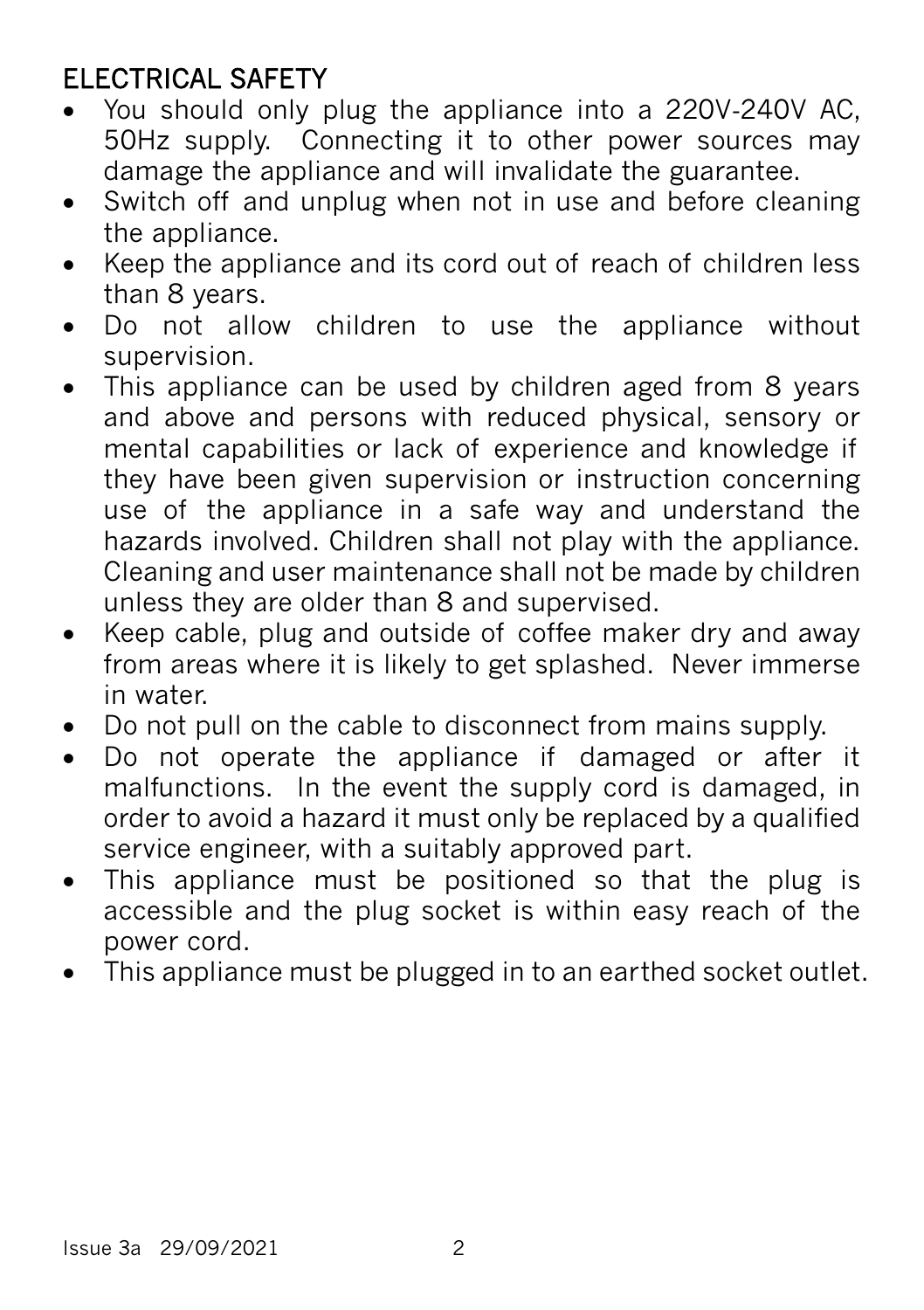#### WARNING!

- This appliance is intended exclusively for use in domestic households. It is not suitable for commercial use.
- Do not cover and allow to the coffee maker to cool fully before storing.
- The surfaces of the coffee maker will become hot during use. Do not touch and always carry the jug by the handle. Note the hotplate surface will retain residual heat after use.
- Do not use the coffee maker near or under surfaces that are heat sensitive or those that may be damaged by steam.
- Always close the lid before use and ideally, allow the coffee maker to complete the brewing process before removing the glass jug.
- Use only with the parts provided and to heat water. This appliance can cause personal injury if misused.
- This coffee maker is fitted with a safety device that automatically switches off the heater element if the appliance is inadvertently switched on when empty, or if it boils dry. In this case allow the coffee maker to cool completely (minimum 5 minutes) before refilling with cold water. The coffee maker will resume operation after refilling.
- This coffee maker is fitted with an anti-drip valve. This means that the glass jug maybe removed from the hotplate for a short while (e.g. to pour a cup of coffee) whilst the coffee maker is in operation. Always replace the jug on the hotplate immediately after pouring. Failure to replace the glass jug promptly may lead to hot water and coffee overflowing from the filter holder.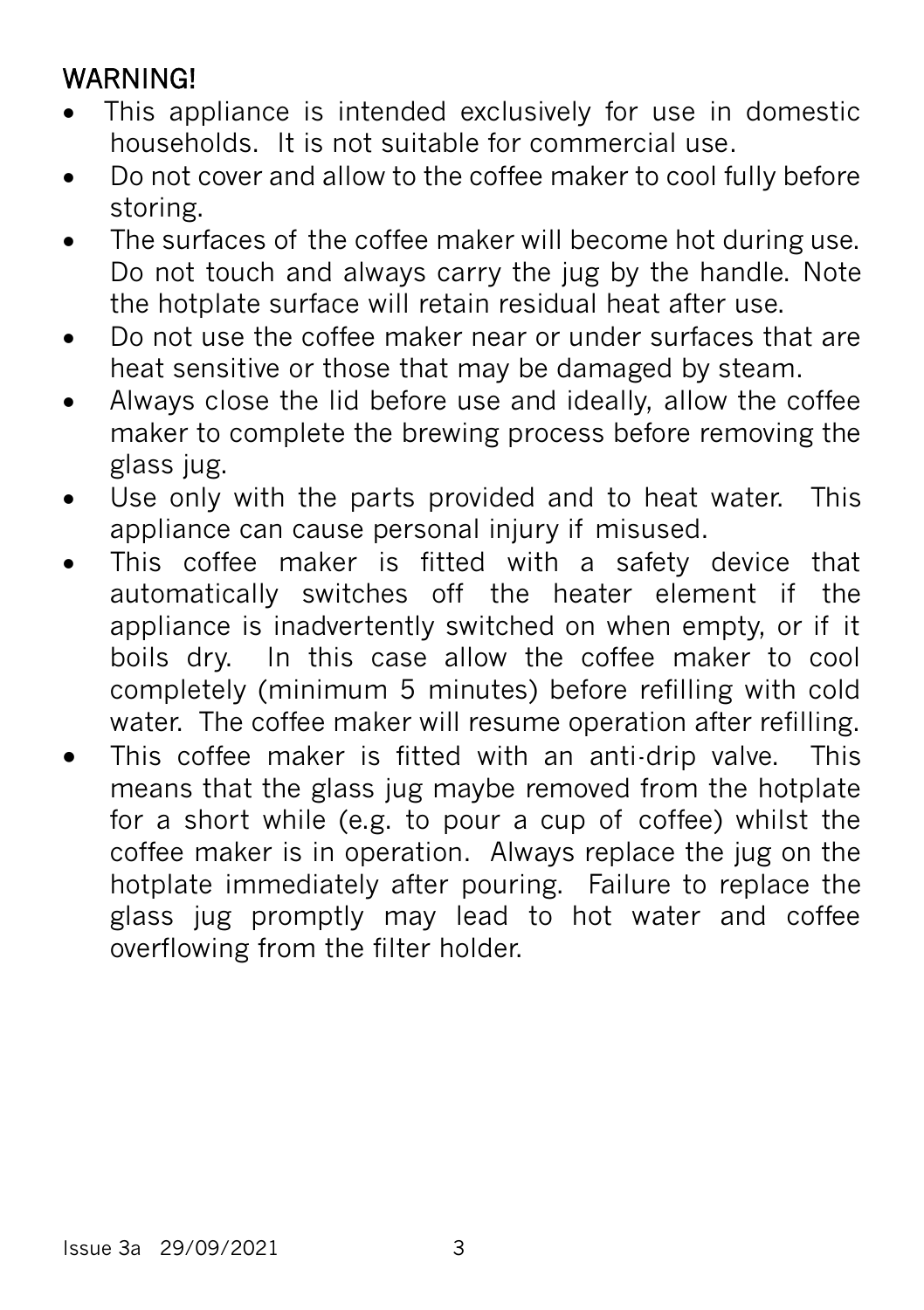### PARTS

- 1. Mesh filter<br>2. Lid
- 2. Lid<br>3. Filt
- Filter holder
- 4. Water reservoir
- 5. Water gauge
- 6. Hotplate<br>7. Glass iug
- 7. Glass jug
- 8. Jug lid<br>9. Display
- Display and control buttons

8

7



#### CONTROL PANEL



#### INDICATORS

| $^{\circledR}$ | Power indicator       | Coffee maker is in working or     |  |
|----------------|-----------------------|-----------------------------------|--|
|                |                       | warming mode                      |  |
|                | Clock indicator       | Clock has been set                |  |
| 豐              | Timer on indicator    | Start time has been programmed    |  |
| 黪              | l Timer off indicator | Stop interval has been programmed |  |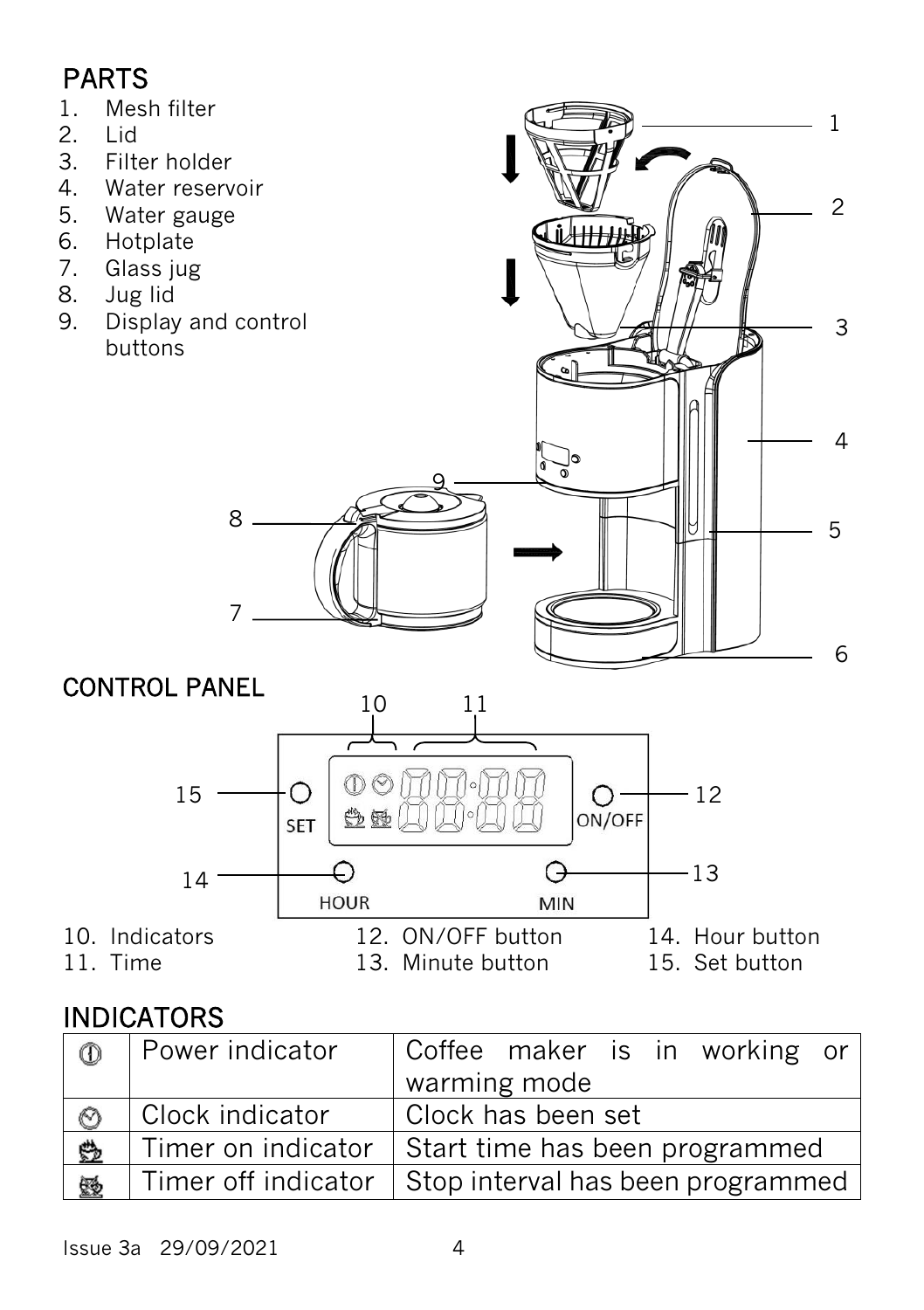## TO USE (BASIC OPERATION)

- 1. Place the coffee maker on a stable, flat, heat resistant surface and away from surfaces that may be damaged by steam.
- 2. Lift the lid of the coffee maker and fit the filter holder as shown in parts diagram. Insert the mesh filter into the filter holder and add the fresh ground coffee for the required number of cups into the mesh filter according to personal taste.
- 3. Fill the water reservoir to the required level using the graduated markings on the clear panel as a guide. Do not fill past the maximum 12 cups (otherwise water will flow out of the overflow onto the work surface) or fill below the minimum 2 cups levels.
- 4. Close the lid and place the glass jug onto the hotplate.
- 5. Fully unwind the cable and plug in, the display will initially illuminate and the time digits '00 00' will flash. Press the SET or ON/OFF button to stop the digits flashing.
- 6. For safety do not allow the cable to dangle over the edge of units.
- 7. Press the ON/OFF button, the power indicator  $(\mathbb{O})$  will illuminate in the display and the coffee maker will start to operate.
- 8. The coffee maker element will switch off automatically when all the coffee has been brewed but the power indicator will remain lit for 40 minutes to indicate that the hotplate is still keeping the coffee warm.
- 9. Switch the coffee maker off using the ON/OFF button when the jug is empty and to avoid damaging the glass jug never replace the empty glass jug onto the warm hotplate.
- 10. To stop or interrupt the coffee making process, switch the appliance off using the ON/OFF button or unplug from the mains.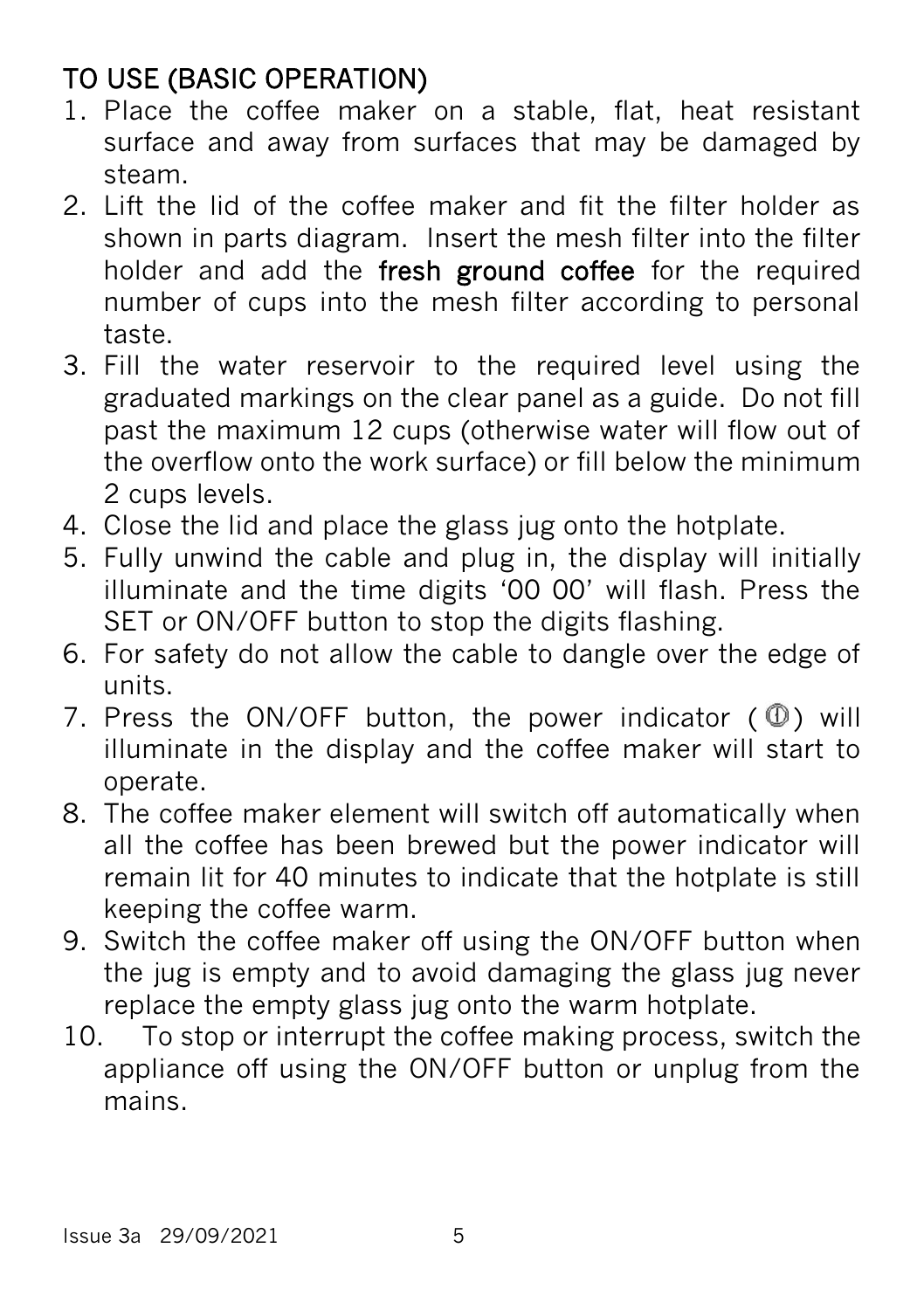Notes:

- Before using for the first time, fill the coffee maker to the maximum level with clean water, close the lid and allow the coffee maker to work. Do not use the mesh filter and discard the hot water after it is finished. Wash the loose parts (mesh filter, filter holder, glass jug and jug lid) in hot water with a little washing up liquid. Rinse and dry thoroughly. Not suitable for the dishwasher.
- For best results always use fresh cold water in the coffee maker and freshly ground beans. Serve coffee immediately after brewing.
- After 40 minutes the coffee maker will automatically enter standby mode and the coffee will no longer be kept warm.

#### SETTING THE CLOCK

- 1. Plug in and switch on the coffee maker. The time digits will flash in the display. Press the SET or ON/OFF button to stop the digits flashing.
- 2. Press the SET button and the 'clock' indicator will flash.
- 3. Press the HOUR button until the correct hour is displayed.
- 4. Press the MIN button until the correct minute is displayed
- 5. The set time will save automatically a few seconds after the last press of a button and 'clock' indicator will stop flashing.

#### PROGRAMMING THE COFFEE MAKER

The coffee maker can be programmed to start to operate at a set time and also to switch off after a set time. For example the coffee maker can be set so that you wake up to a freshly brewed cup of coffee in the morning and to switch off before you leave the house for work.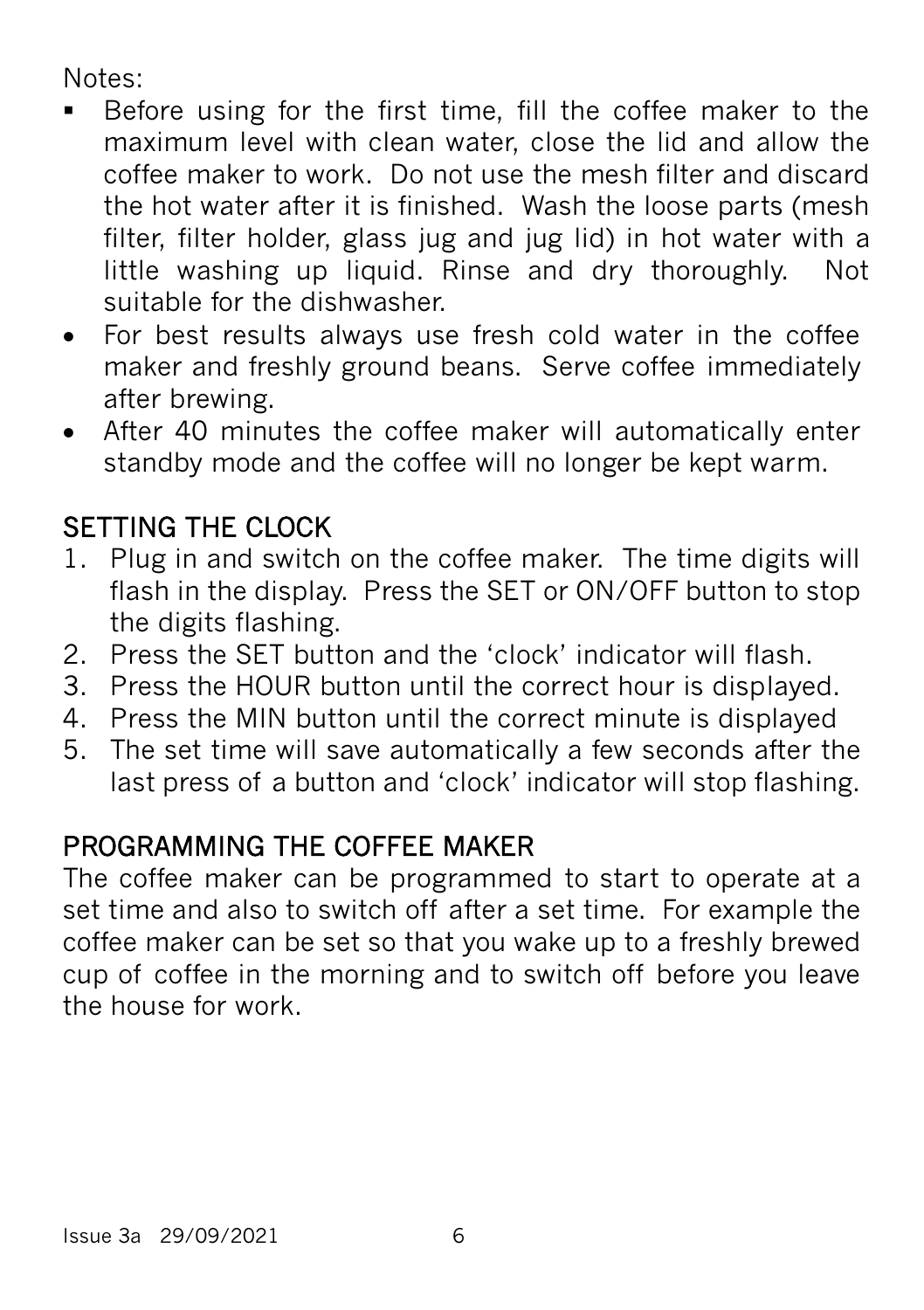Programming a start time (requires the clock to be set)

- 1. Press the SET button TWICE. The 'timer on' indicator will flash in the display.
- 2. Use the HOUR & MIN buttons to set the desired start time.
- 3. The set time will save automatically a few seconds after the last press of a button and the 'timer on' indicator will stop flashing.
- 4. Fill the coffee maker with water and ground coffee and fit the jug.
- 5. The display will dim and alternate between the clock and the programmed start time.
- 6. When the programmed start time is the same as the clock the coffee maker will start to operate and switch off after the default 40 minutes.
- 7. To cancel the set time, press the ON/OFF button.

Programming a switch off interval

- 1. Press the SET button THREE times (or twice if clock not set). The 'timer off' indicator will flash. Use the MIN button to set the desired switch off interval (1 - 40 minutes). Remember to allow sufficient time for the coffee maker to brew the coffee.
- 2. The set time will save automatically a few seconds after the last press of a button and the 'timer off' indicator will stop flashing.
- 3. Fill the coffee maker with water and ground coffee and fit the jug.  $\bigcirc$
- 4. Press the ON/OFF button to start the coffee maker working and a countdown timer (e.g. fig.1) will be shown in the display and the coffee maker will switch off after the set interval.



Fig. 1

5. To cancel the set switch off interval, press the ON/OFF button twice.

Issue 3a 29/09/2021 7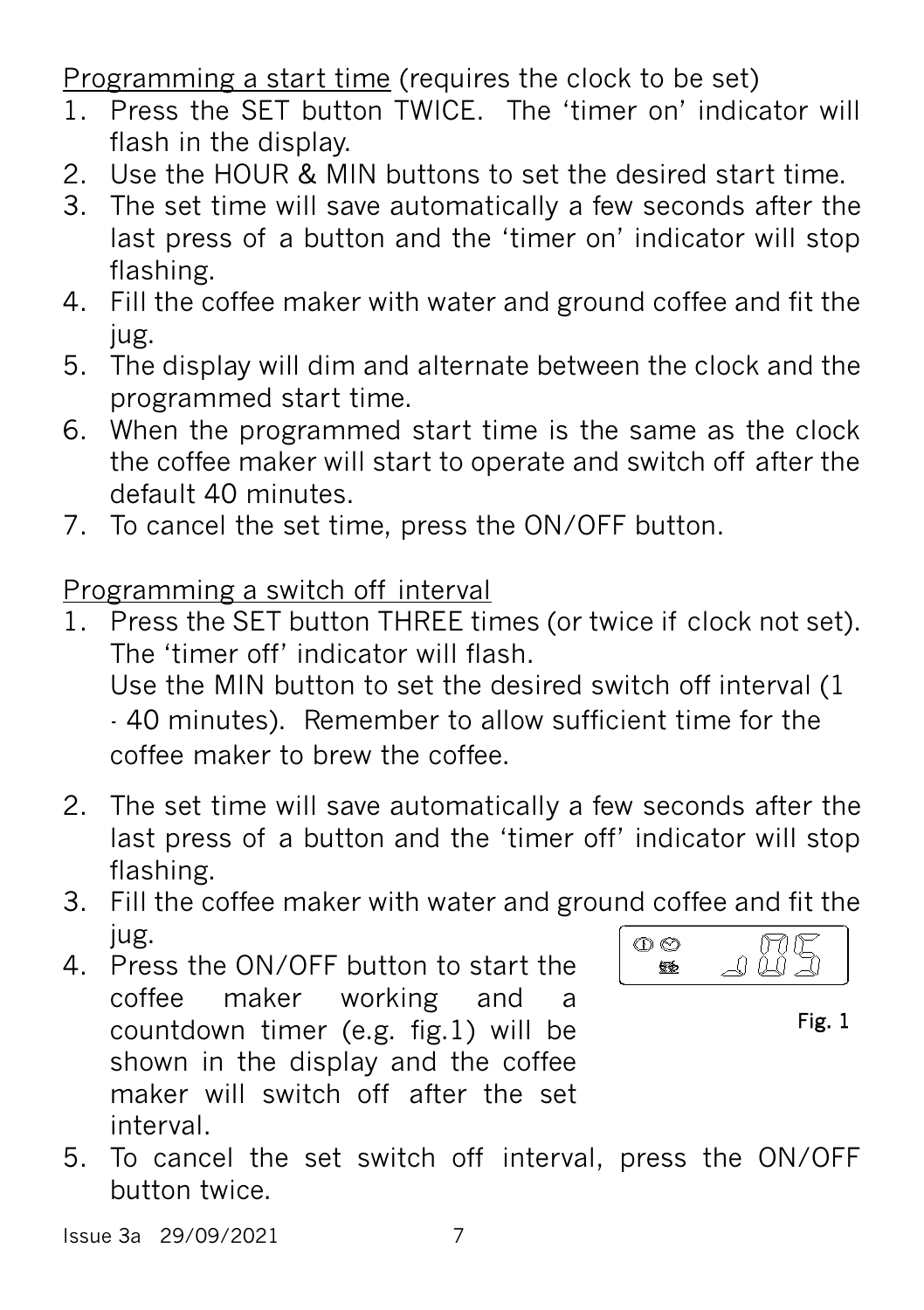Programming a start and stop time (requires the clock to be set)

- 1. Press the SET button TWICE. The 'timer on' indicator will flash.
- 2. Use the HOUR & MIN buttons to set the desired start time.
- 3. Press the SET button again and the 'timer off' indicator will flash.
- 4. Use the MIN button to set the desired switch off interval.
- 5. The set times will save automatically a few seconds after the last press of a button and the indicators will stop flashing.
- 6. Fill the coffee maker with water and ground coffee and fit the jug.
- 7. The display will dim and alternate between clock and the programmed start time.
- 8. When the programmed start time is the same as the clock the coffee maker will start to operate, a countdown timer (e.g. fig.1) will be shown in the display and the coffee maker will switch off after the set interval.
- 9. To cancel the start time, press the ON/OFF button once; press the ON/OFF button twice again to clear the stop time (the 'timer on' and 'timer off' indicators will clear from the display respectively).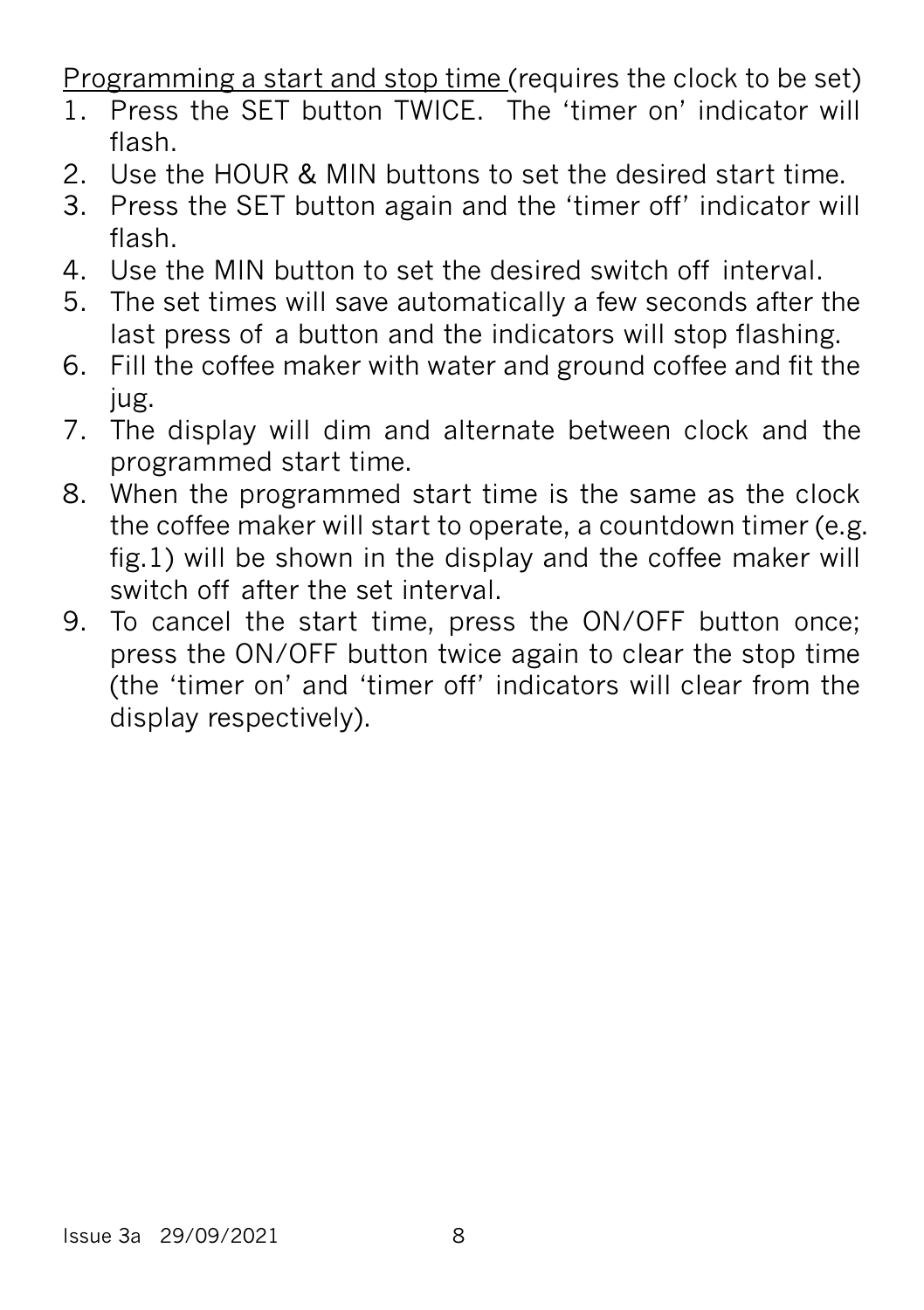### CLEANING

To maximize the efficiency of the coffee maker, clean and descale regularly

- 1. Switch off and unplug the coffee maker and allow it to cool completely.
- 2. Lift the lid, remove and empty the mesh filter and place the glass jug onto the hotplate.
- 3. Descale with a proprietary descaler suitable for plastic coffee makers and use in accordance with the instructions on the pack. Alternatively half fill the coffee maker with water and add the juice of one lemon. Close the lid, switch on and allow the coffee maker to transfer some of the descaling solution before turning the coffee maker off and allowing it to stand for 15 minutes. Repeat this last step a further two times before discarding the solution.
- 4. After descaling, fill the coffee maker to the maximum level with clean water, close the reservoir lid and allow the coffee maker to work. Do not use a paper filter and discard the hot water after it is finished. Repeat this step a second time.
- 5. Wash loose parts (mesh filter, filter holder, glass jug and jug lid) in hot water with a little washing up liquid. Rinse and dry thoroughly. Not suitable for the dishwasher.
- 6. Wipe external surfaces with a soft damp cloth and dry surfaces with a soft dry cloth. Do not use detergent or abrasives as these may scratch the surface. Never immerse in water.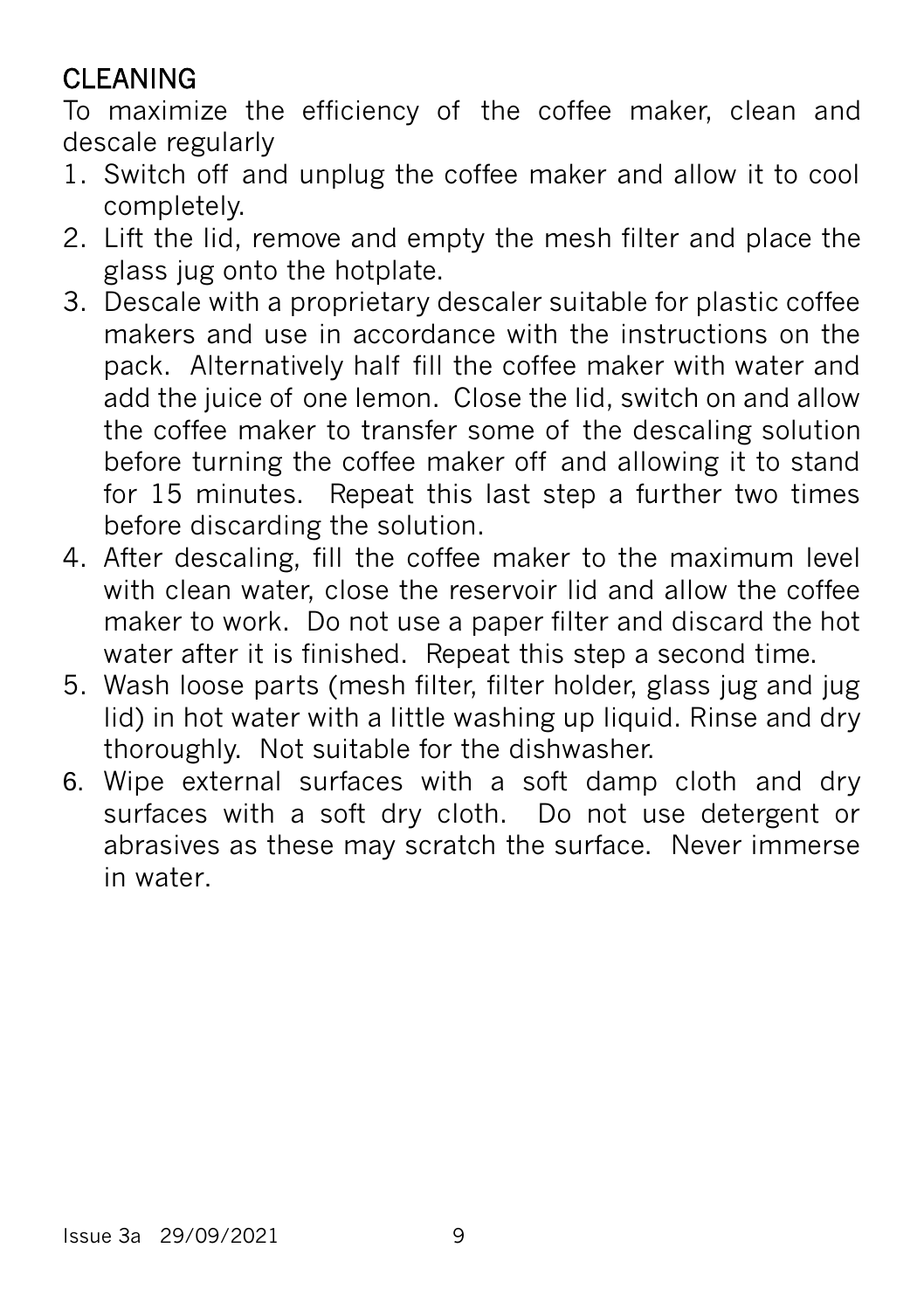#### TECHNICAL SPECIFICATION

| Cookworks Stainless Steel Coffee Maker With Timer |                       |  |
|---------------------------------------------------|-----------------------|--|
| Model no.                                         | <b>CM2069ST</b>       |  |
| Rated Voltage & Frequency                         | 220 - 240V AC 50/60Hz |  |
| <b>Rated Power Input</b>                          | $915 - 1080W$         |  |
| Capacity                                          | 12 cups / 1.5 litre   |  |
| Class rating                                      | 1 (earthed)           |  |
| Filter paper                                      | Size 4                |  |
| <b>BS 1362 fuse</b>                               | 10A                   |  |
| Product dimensions (external)                     | 330 x 165 x 333mm     |  |
| Product weight (net)                              | 2.3kg approx.         |  |

# UK CE

#### RECYCLING ELECTRICAL PRODUCTS

You should now recycle your waste electrical goods and in doing so help the environment.

This symbol means an electrical product should not be disposed of with normal household waste. Please ensure it is taken to a suitable facility for disposal when finished with.

Visit www.recycle-more.co.uk, click on "bank locator" and enter your postcode to find your nearest recycling site.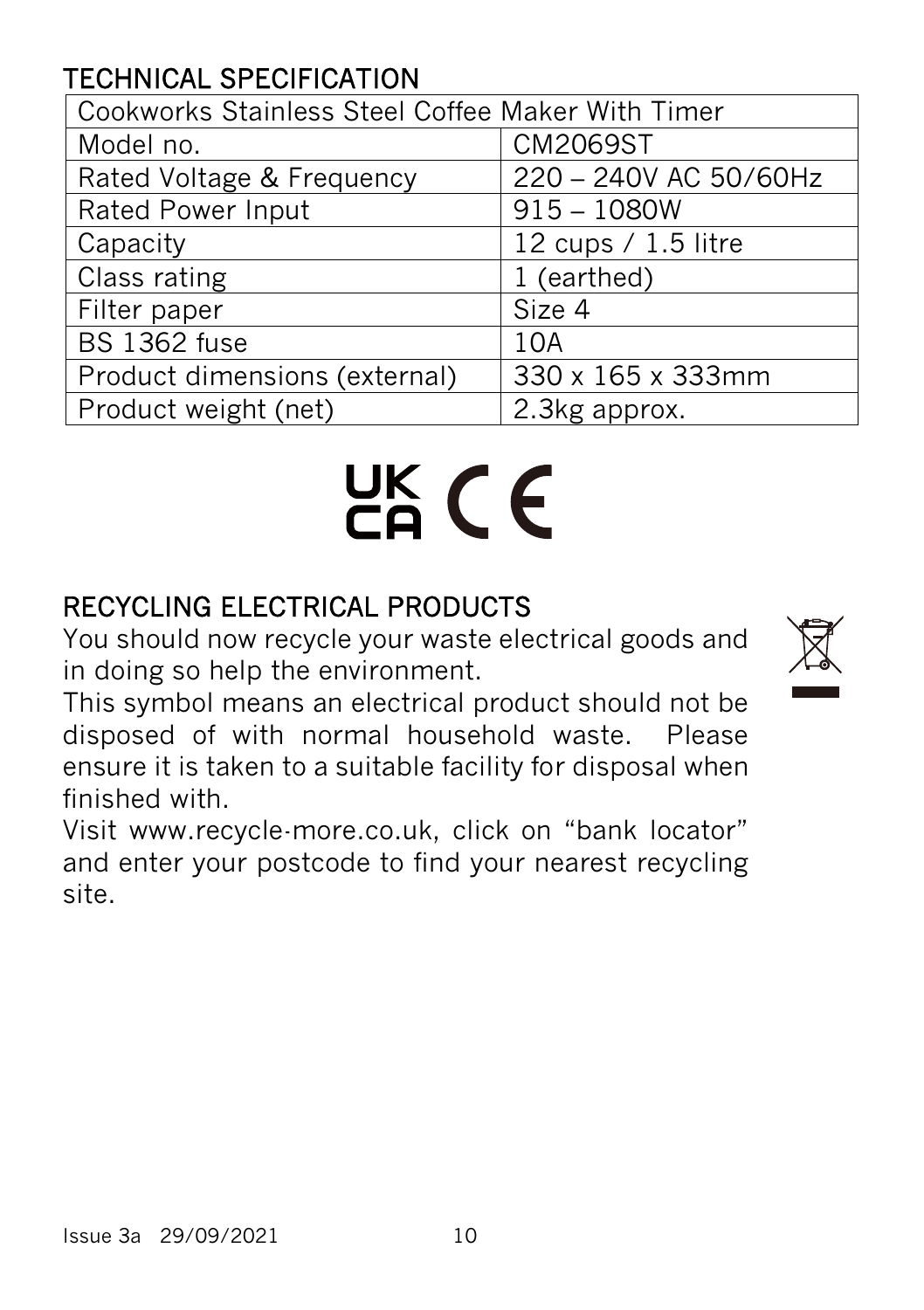#### PLUG / WIRING ADVICE

The wires in this mains lead are coloured in accordance with the following UK electrical code: BLUE = NEUTRAL

 $B$ ROWN = LIVE  $GREEN + YELLOW = EARTH$ 

#### Non-rewireable plug

This appliance may be fitted with a "non‐rewireable" plug. If you need to change the fuse in a "non‐rewireable" plug, the fuse cover must be refitted. If the fuse cover is lost or damaged, the appliance must not be used.

#### Rewireable plug

The colours of the wires in the mains lead of this appliance may not correspond with the coloured markings identifying the terminals in a rewireable plug. Rewireable plugs should only be replaced by a suitably competent person. If in doubt, consult a qualified electrician.



The BLUE wire must be connected to the terminal marked with the letter N

The BROWN wire must be connected to the terminal marked with the letter L

The GREEN & YELLOW wire must be connecting to the terminal marked with the letter E or the earth symbol  $\bigoplus$ [.](http://www.google.co.uk/url?sa=i&rct=j&q=&esrc=s&source=images&cd=&cad=rja&uact=8&ved=0ahUKEwjw08CS0cLTAhXCOxoKHTpEDRMQjRwIBw&url=http://fix-my-compressor.com/replace-compressor-pressure-switch-three/ground-symbol/&psig=AFQjCNGqtY0V-S7cUaB2Quy_Qq-bl_DgSQ&ust=1493313595817424)

| Produced in China. | Argos Limited, 489-499 Avebury Boulevard,<br>Milton Keynes, MK9 2NW. |
|--------------------|----------------------------------------------------------------------|
|                    | Argos (N.I.) Ltd, Forestside Shopping Centre.                        |
|                    | Upper Galwally, Belfast, United Kingdom, BT8                         |
|                    | 6FX.                                                                 |
|                    | Argos Distributors (Ireland) Limited, Unit 7,                        |
|                    | Ashbourne Retail Park, Ballybin Road,                                |
|                    | Ashbourne, County Meath, Ireland                                     |
|                    | www.argos.co.uk/cookworks                                            |
|                    | Tel: 0345 640 3030                                                   |